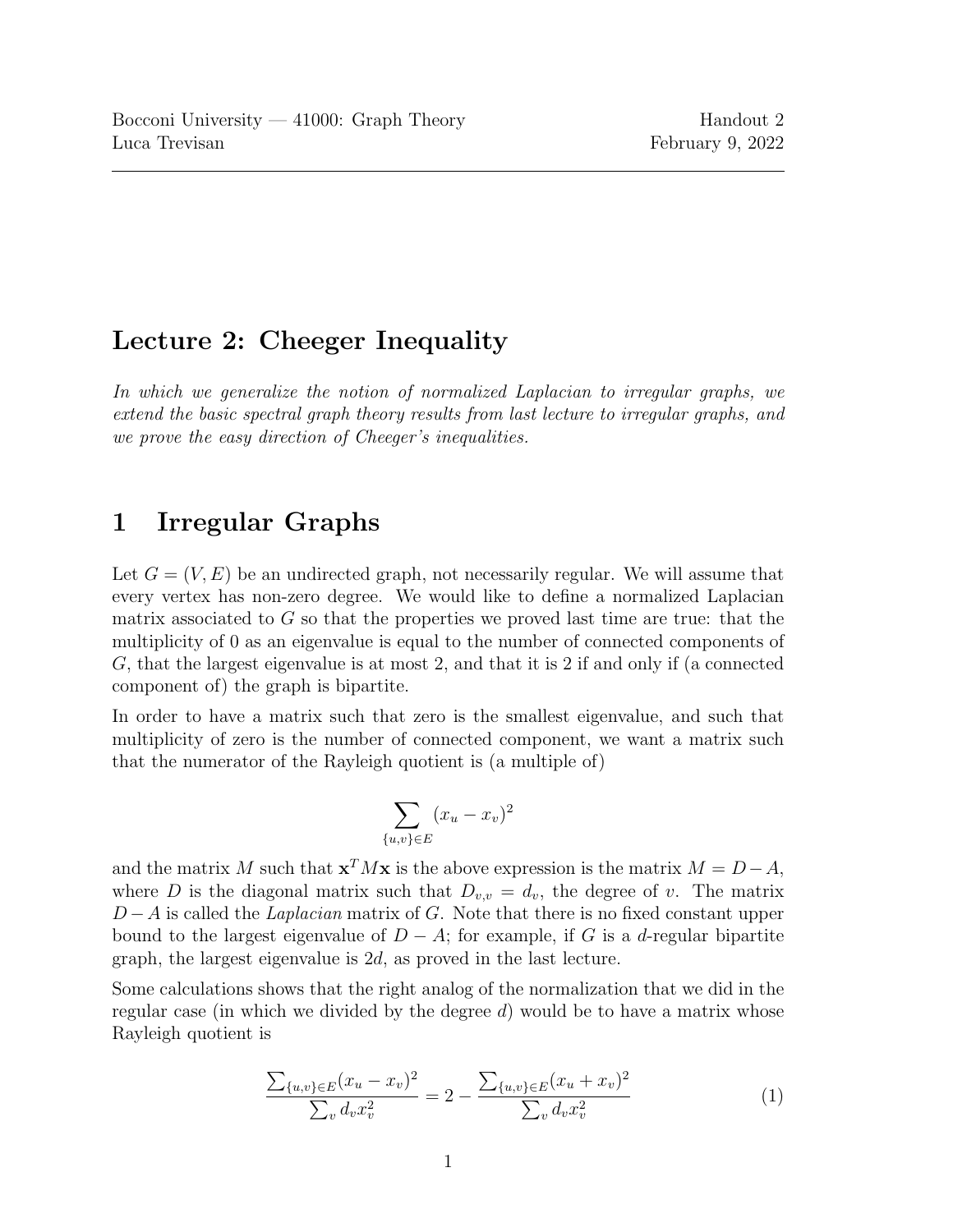and it's clear that the above expression is at most 2 for every  $x$ , and it is possible to find an  $x$  for which the above expression is 2 if and only if  $G$  has a bipartite connected component.

Unfortunately, there is no matrix whose Rayleigh quotient equals [\(1\)](#page-0-0), because the denominator of a Rayleigh quotient is, by definition,  $\sum_{v} x_v^2$  regardless of the matrix.

One way to work around this problem would be to give a more general form of the variational characterization of eigenvalues, in which we have an arbitrary inner product  $\langle \cdot, \cdot \rangle$ , and the Rayleigh quotient is defined as  $\frac{\langle \mathbf{x}, M\mathbf{x} \rangle}{\langle \mathbf{x}, \mathbf{x} \rangle}$ .

Here we will proceed in a way that is essentially equivalent, but without introducing this additional definitional framework.

The point is that, if we look at the Rayleigh quotient of the vector  $D^{1/2}$ **x**, where  $D^{1/2}$  is the diagonal matrix such that  $D_{v,v}^{1/2} = \sqrt{d_v}$ , then the denominator will indeed be  $\mathbf{x}^T D \mathbf{x} = \sum_v d_v x_v^2$ , and that we can find a matrix L such that the numerator of the Rayleigh quotient of  $D^{1/2}$ **x** is  $\mathbf{x}^T D^{1/2} L D^{1/2} \mathbf{x} = \sum_{\{u,v\} \in E} (x_u - x_v)^2$ , so that the Rayleigh quotient  $R_L(D^{1/2}x)$  is indeed the expression in [\(1\)](#page-0-0).

This matrix L is called the *normalized Laplacian* of G and, by the above observation, it has to be  $L = D^{-1/2}(D - A)D^{-1/2} = I - D^{-1/2}AD^{-1/2}$ . Note that, in a d-regular graph, we get  $L = I - \frac{1}{d}A$ , consistent with our definition from the last lecture.

Now the point is that the mapping  $\mathbf{x} \to D^{1/2}\mathbf{x}$  is linear and bijective, so it maps the set of all possible vectors to the set of all possible vectors, and it maps a  $k$ -dimensional space to a (possibly different) k-dimensional space.

If we let  $\lambda_1 \leq \cdots \leq \lambda_n$  be the eigenvalues of  $L = I - D^{-1/2}AD^{-1/2}$ , counting repetitions, the variational characterization gives us

$$
\lambda_1 = \min_{\mathbf{x} \neq \mathbf{0}} R_L(\mathbf{x}) = \min_{\mathbf{x} \neq \mathbf{0}} R_L(D^{1/2}\mathbf{x}) = \min_{\mathbf{x} \neq \mathbf{0}} \frac{\sum_{\{u,v\} \in E} (x_u - x_v)^2}{\sum_v d_v x_v^2}
$$

and

$$
\lambda_k = \min_{X \text{ } k-\text{dimensional}} \max_{\mathbf{x} \in X - \{0\}} R_L(\mathbf{x})
$$

$$
= \min_{X \text{ } k-\text{dimensional}} \max_{\mathbf{x} \in X - \{0\}} R_L(D^{1/2}\mathbf{x})
$$

$$
= \min_{X \text{ } k-\text{dimensional}} \max_{\mathbf{x} \in X - \{0\}} \frac{\sum_{\{u,v\} \in E} (x_u - x_v)^2}{\sum_v d_v x_v^2}
$$

from which we have that  $\lambda_1 = 0$  and that the multiplicity of zero is equal to the number of connected components.

We also have

$$
\lambda_n = \max_{\mathbf{x} \neq \mathbf{0}} R_L(\mathbf{x}) = \max_{\mathbf{x} \neq \mathbf{0}} R_L(D^{1/2}\mathbf{x})
$$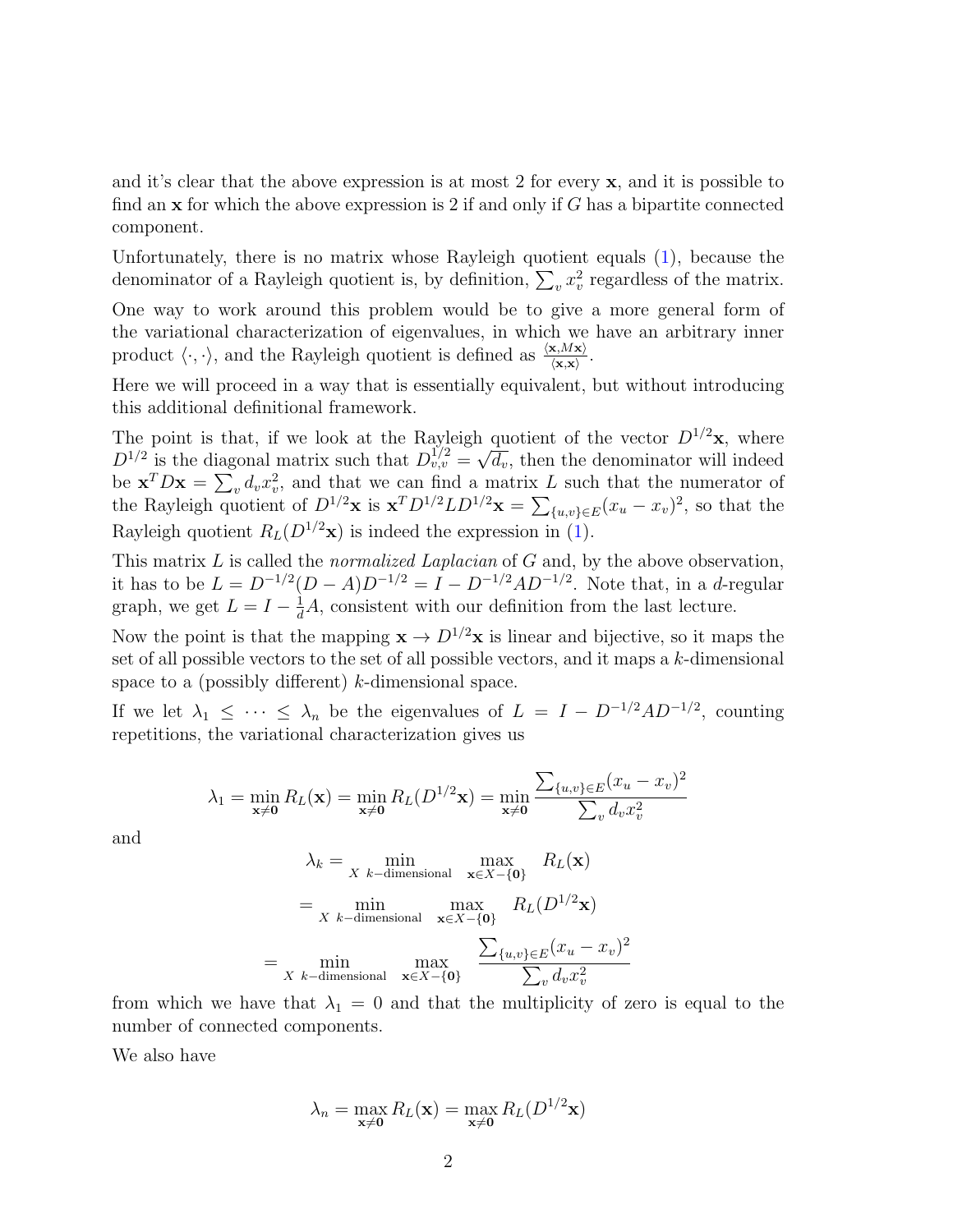$$
= 2 - \min_{\mathbf{x} \neq \mathbf{0}} \frac{\sum_{\{u,v\} \in E} (x_u + x_v)^2}{\sum_{v} d_v x_v^2}
$$

from which we see that  $\lambda_n \leq 2$  and that  $\lambda_n = 2$  if and only if one of the connected components of  $G$  is bipartite.

## 2 Edge Expansion, Fiedler's Algorithm and Cheeger's **Inequalities**

We will now return, for simplicity, to the regular case.

If  $G = (V, E)$  is an undirected d-regular graph, and  $S \subseteq V$  is a set of vertices, we call the quantity

$$
\phi(S) := \frac{E(S, V - S)}{d|S|}
$$

the edge expansion of S. The quantity  $\phi(S)$  is the average fraction of neighbors outside of S for a random element of S, and it compares the actual number of edges crossing the cut  $(S, V - S)$  with the trivial upper bound d|S|.

We define the expansion of a cut  $(S, V - S)$  as

$$
\phi(S, V - S) := \max \{ \phi(S), \phi(V - S) \} = \frac{E(S, V - S)}{d \cdot \min\{|S|, |V - S|\}}
$$

The edge expansion of the graph G is defined as

$$
\phi(G) := \min_{S} \phi(S, V - S) = \min_{S: 1 \le |S| \le \frac{|V|}{2}} \phi(S)
$$

(Note: it is common in the literature to use the notation  $\phi(S)$  to refer to the quantity that we call  $\phi(S, V - S)$ .

Finding cuts of small expansion is a problem with several applications. It is an open question if there is a polynomial-time approximation with a constant-factor approximation ratio; a positive answer would refute the "small-set expansion conjecture" which is closely related to the unique games conjecture.

The following algorithm was proposed by Fiedler, and it works well in practice when **x** is the eigenvector of  $\lambda_2$ .

- Input: graph  $G = (V, E)$ , vector  $\mathbf{x} \in \mathbb{R}^V$ 
	- Sort the vertices according the values  $x_v$ , and let  $v_1, \ldots, v_n$  be the sorted order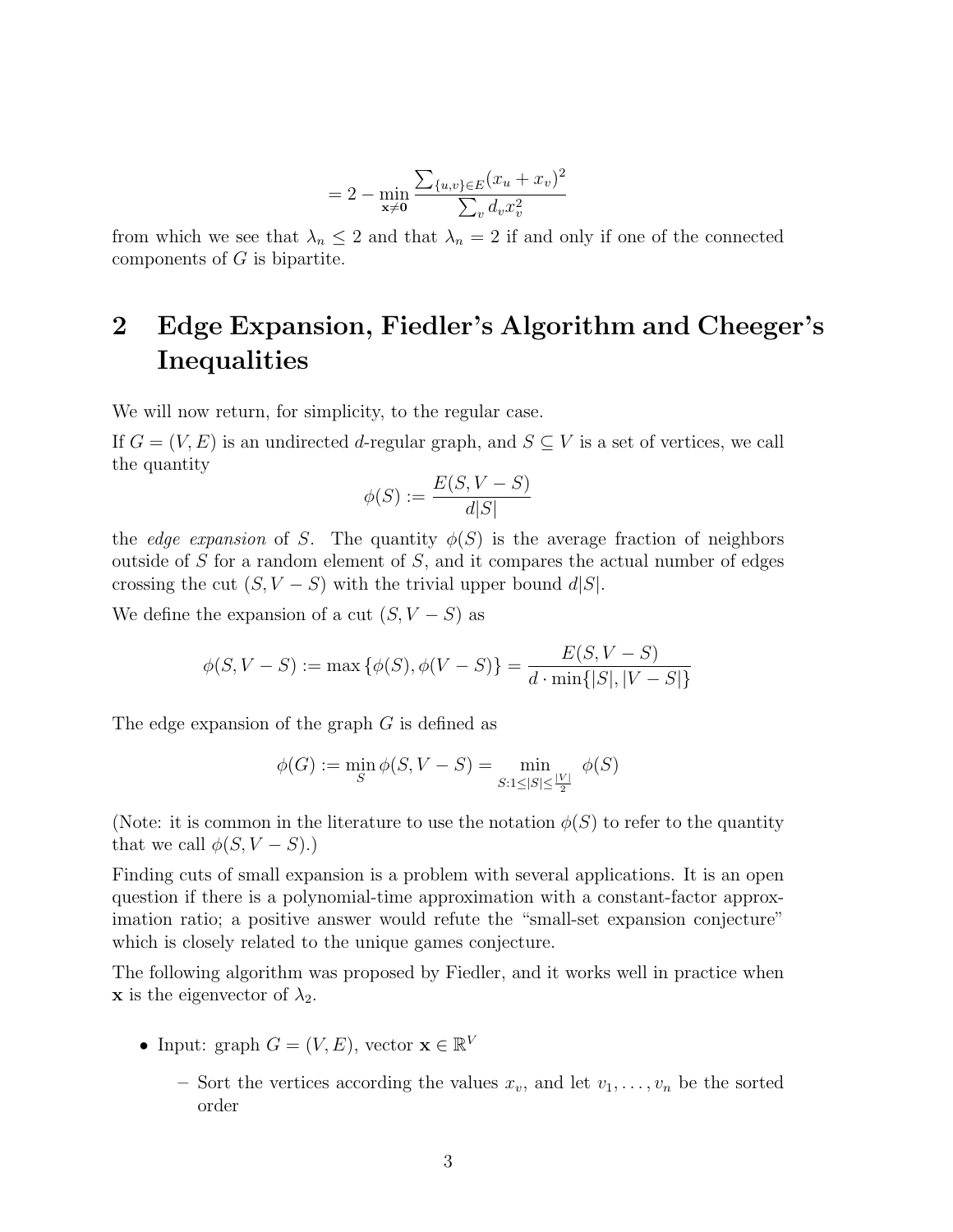– Find a k that minimizes  $\phi({v_1, \ldots, v_k}, {v_{k+1}, \ldots, v_n})$ , and output such a cut

Note that Fiedler's algorithm can be implemented in time  $O(|E|+|V| \log |V|)$ , because it takes time  $O(|V| \log |V|)$  to sort the vertices, and the cut of minimal expansion that respects the sorted order can be found in time  $O(E)$ . (To see that this is the case, consider that, in order to find such a cut, we just need to compute the numbers  $e_k := E({v_1, \ldots, v_k}, {v_{k+1}, \ldots, v_n})$  for each  $k = 1, \ldots, n-1$ . We see that  $e_1$  is equal to the degree of  $v_1$ , and that, given  $e_{k-1}$ , the value of  $e_k$  can be computed by just adding to  $e_{k-1}$  the number of neighbors of  $v_k$  in  $\{v_{k+1}, \ldots, v_n\}$ , and subtracting the number of neighbors of  $v_k$  in  $\{v_1, \ldots, v_k\}$ , on operation that can be done in time  $O(d_{v_k})$ . Thus the total running time is of the order of  $\sum_v d_v$ , that is,  $O(|E|)$ .)

<span id="page-3-0"></span>We will prove the following result

**Theorem 1 (Cheeger's Inequalities)** Let G be an undirected regular graph and  $\lambda_1 \leq \lambda_2 \leq \cdots \leq \lambda_n$  be the eigenvalues of the normalized Laplacian, with repetitions, then

$$
\frac{\lambda_2}{2} \le \phi(G) \le \sqrt{2\lambda_2}
$$

Furthermore, if  $(S, V-S)$  is the cut found by Fiedler's algorithm given the eigenvector of  $\lambda_2$ , then

$$
\phi(S, V - S) \le \sqrt{2\lambda_2}
$$

Note that, from the *furthermore* part of the Theorem, it follows that, if  $(S, V - S)$  is the cut found by Fiedler's algorithm given an eigenvector of  $\lambda_2$ , we have

$$
\phi(S, V - S) \le 2\sqrt{\phi(G)}
$$

which is a worst-case guarantee of the quality of the solution found by the algorithm.

# 3 Proof that  $\frac{\lambda_2}{2} \leq \phi(G)$

Let S be a set of vertices such that  $\phi(S, V - S) = \phi(G)$ . Recall that for every set  $S$ , we have that expansion of S is the same as the Rayleigh quotient of the indicator vector  $\mathbf{1}_S$ . (The indicator vector of a set S is the 0/1 vector  $\mathbf{1}_S$  whose v-th coordinate is 1 if and only if  $v \in S$ .) So we have

$$
R_L(\mathbf{1}_S) \le \phi(G)
$$
  

$$
R_L(\mathbf{1}_{V-S}) \le \phi(G)
$$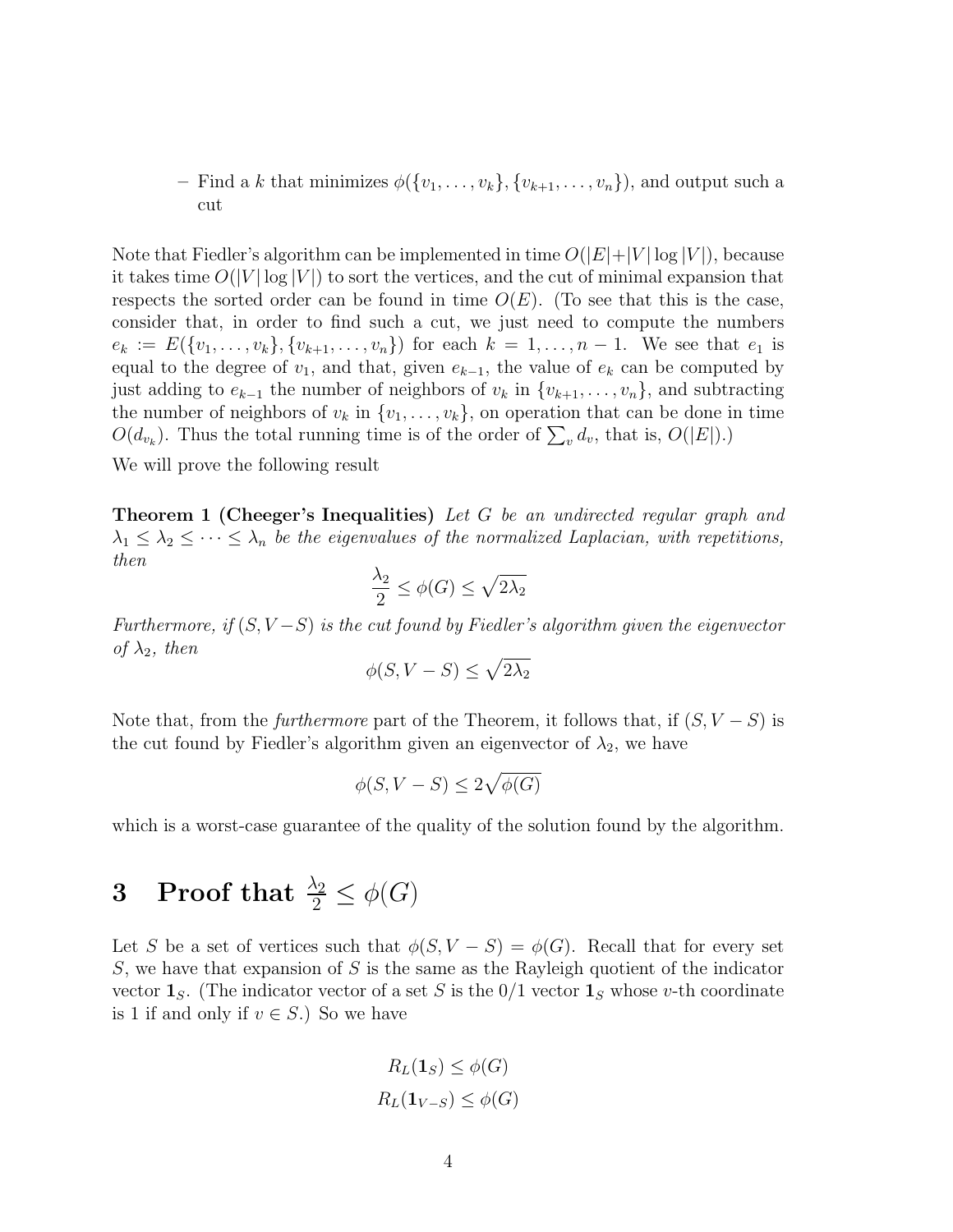also recall that, from the variational characterization of eigenvalues, we have

$$
\lambda_2 = \min_{X \ 2-\text{dimensional}} \ \max_{\mathbf{x} \in X - \{\mathbf{0}\}} \ R_L(\mathbf{x})
$$

We will prove the inequality  $\lambda_2 \leq 2\phi(G)$  by showing that all the vectors in the 2dimensional space X of linear combinations of the orthogonal vectors  $\mathbf{1}_S, \mathbf{1}_{V-S}$  have Rayleigh quotient at most  $2\phi(G)$ . This is a consequence of the following useful fact.

**Lemma 2** Let  $\bf{x}$  and  $\bf{y}$  be two orthogonal vectors, and let M be a positive semidefinite matrix. Then

$$
R_M(\mathbf{x} + \mathbf{y}) \le 2 \cdot \max\{R_M(\mathbf{x}), R_M(\mathbf{y})\}
$$

PROOF: Let  $0 \leq \lambda_1 \leq \cdots \lambda_n$  be the eigenvalues of M and  $\mathbf{v}_1, \ldots, \mathbf{v}_n$  be a corresponding basis of eigenvectors. Let us write  $\mathbf{x} = \sum_i a_i \mathbf{v}_i$  and  $\mathbf{y} = \sum_i b_i \mathbf{v}_i$ .

The Rayleigh quotient of  $\mathbf{x} + \mathbf{y}$  is

$$
\frac{\sum_{i} \lambda_{i} (a_{i} + b_{i})^{2}}{||\mathbf{x} + \mathbf{y}||^{2}} \leq \frac{\sum_{i} \lambda_{i} 2(a_{i}^{2} + b_{i}^{2})}{||\mathbf{x}||^{2} + ||\mathbf{y}||^{2}}
$$

$$
= \frac{2R_{M}(\mathbf{x}) \cdot ||\mathbf{x}||^{2} + 2R_{M}(\mathbf{y}) \cdot ||\mathbf{y}||^{2}}{||\mathbf{x}||^{2} + ||\mathbf{y}||^{2}} \leq 2 \max\{R_{M}(\mathbf{x}), R_{M}(\mathbf{y})\}
$$

In the first inequality, we used orthogonality of **x** and **y** to derive  $||\mathbf{x} + \mathbf{y}||^2 = ||\mathbf{x}||^2 +$  $||\mathbf{y}||^2$  and we used the Cauchy-Schwarz inequality  $(a + b)^2 \leq 2a^2 + 2b^2$ .

#### 4 First Part of the Analysis of Fiedler's Algorithm

The vector  $\mathbf{1} = (1, \ldots, 1)$  is an eigenvector for 0, which is the smallest eigenvalue of the normalized Laplacian of  $G$ , and so, from the variational characterization of eigenvalues, we have that

$$
\lambda_2 = \min_{\mathbf{x} \perp \mathbf{1}} \frac{\sum_{\{u,v\} \in E} (x_u - x_v)^2}{d \sum_{v} x_v^2}
$$

and that any eigenvector **x** of  $\lambda_2$  is a minimizer of the above expression. We will prove that  $\phi(G) \leq \sqrt{2\lambda_2}$  and that the *Furthermore* part of Theorem [1](#page-3-0) is true by showing the following stronger result:

<span id="page-4-0"></span>**Lemma 3** Let x be a vector orthogonal to 1 and let  $(S, V - S)$  be the cut found by Fiedler's algorithm given x. Then

$$
\phi(S, V - S) \le \sqrt{2R_L(\mathbf{x})}
$$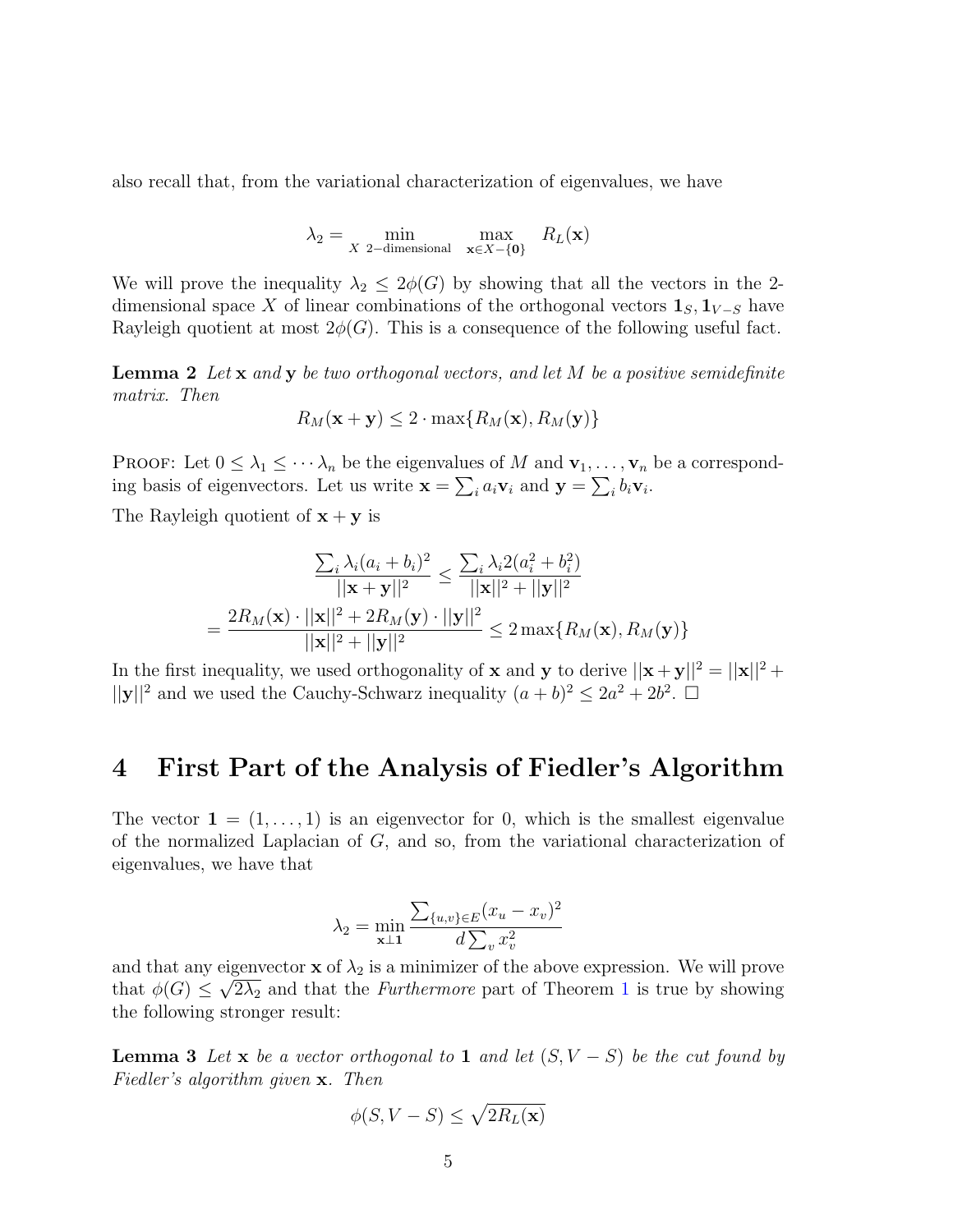This stronger form is useful, because often one runs Fiedler's algorithm on an approximate eigenvector, and Lemma [3](#page-4-0) shows that one gets a guarantee on the quality of the resulting cut that does not require x to be an eigenvector, as long as its Rayleigh quotient is small.

We divide the proof of Lemma [3](#page-4-0) into two parts: we analyze the performance of the algorithm given a vector  $x$  that, instead of being orthogonal to 1, has the property of having non-negative entries and at most  $|V|/2$  non-zero entries, and we show that analyzing the performance of the algorithm on vectors of the former type reduces to analyzing the performance on vectors of the latter type.

<span id="page-5-0"></span>**Lemma 4** Let  $y \in \mathbb{R}_{\geq 0}^V$  be a vector with non-negative entries. Then there is a  $0 <$  $t \leq \max_v \{y_v\}$  such that

$$
\phi(\{v: y_v \ge t\}) \le \sqrt{2R_L(\mathbf{y})}
$$

<span id="page-5-1"></span>**Lemma 5** Let  $\mathbf{x} \in R^V$  be orthogonal to 1. Then there is a vector  $\mathbf{y} \in \mathbb{R}_{\geq 0}^V$  with at most  $|V|/2$  non-zero entries such that

$$
R_L(\mathbf{y}) \leq R_L(\mathbf{x})
$$

Furthermore, for every  $0 < t \leq \max_{v} \{y_v\}$ , the cut  $(\{v : y_v \geq t\}, \{v : y_v < t\})$  is one of the cuts considered by Fiedler's algorithm on input  $\mathbf{x}$ .

Let us quickly see how to prove Lemma [3](#page-4-0) given Lemma  $4$  and Lemma  $5$ . Let  $\bf{x}$  be a vector orthogonal to 1, and let  $(S_F, V - S_F)$  be the cut found by Fiedler's algorithm given **x**. Let **y** be the non-negative vector with at most  $|V|/2$  positive entries and such that  $R_L(\mathbf{y}) \leq R_L(\mathbf{x})$  as promised by Lemma [5.](#page-5-1) Let  $0 < t \leq \max_v \{y_v\}$  be a threshold such that

$$
\phi(\{v: y_v \ge t\}) \le \sqrt{2R_L(\mathbf{y})} \le \sqrt{2R_L(\mathbf{x})}
$$

as promised by Lemma [5.](#page-5-1) The set  $S_t := \phi({v : y_v \ge t})$  contains at most  $|V|/2$ vertices, and the cut  $(S_t, V - S_t)$  is one of the cuts considered by Fiedler's algorithm on input x, and so

$$
\phi(S_F, V - S_F) \le \phi(S_t, V - S_t) = \phi(S_t) \le \sqrt{2R_L(\mathbf{x})}
$$

We will prove Lemma [4](#page-5-0) next time. We conclude this lecture with a proof of Lemma [5.](#page-5-1) **PROOF:** (Of Lemma [5\)](#page-5-1) First we observe that, for every constant  $c$ ,

$$
R_L(\mathbf{x} + c\mathbf{1}) \leq R_L(\mathbf{x})
$$

because the numerator of  $R_L(\mathbf{x} + c\mathbf{1})$  and the numerator of  $R_L(\mathbf{x})$  are the same, and the denominator of  $R_L(\mathbf{x} + c\mathbf{1})$  is  $||\mathbf{x} + c\mathbf{1}||^2 = ||\mathbf{x}||^2 + ||c\mathbf{1}||^2 \ge ||\mathbf{x}^2||.$